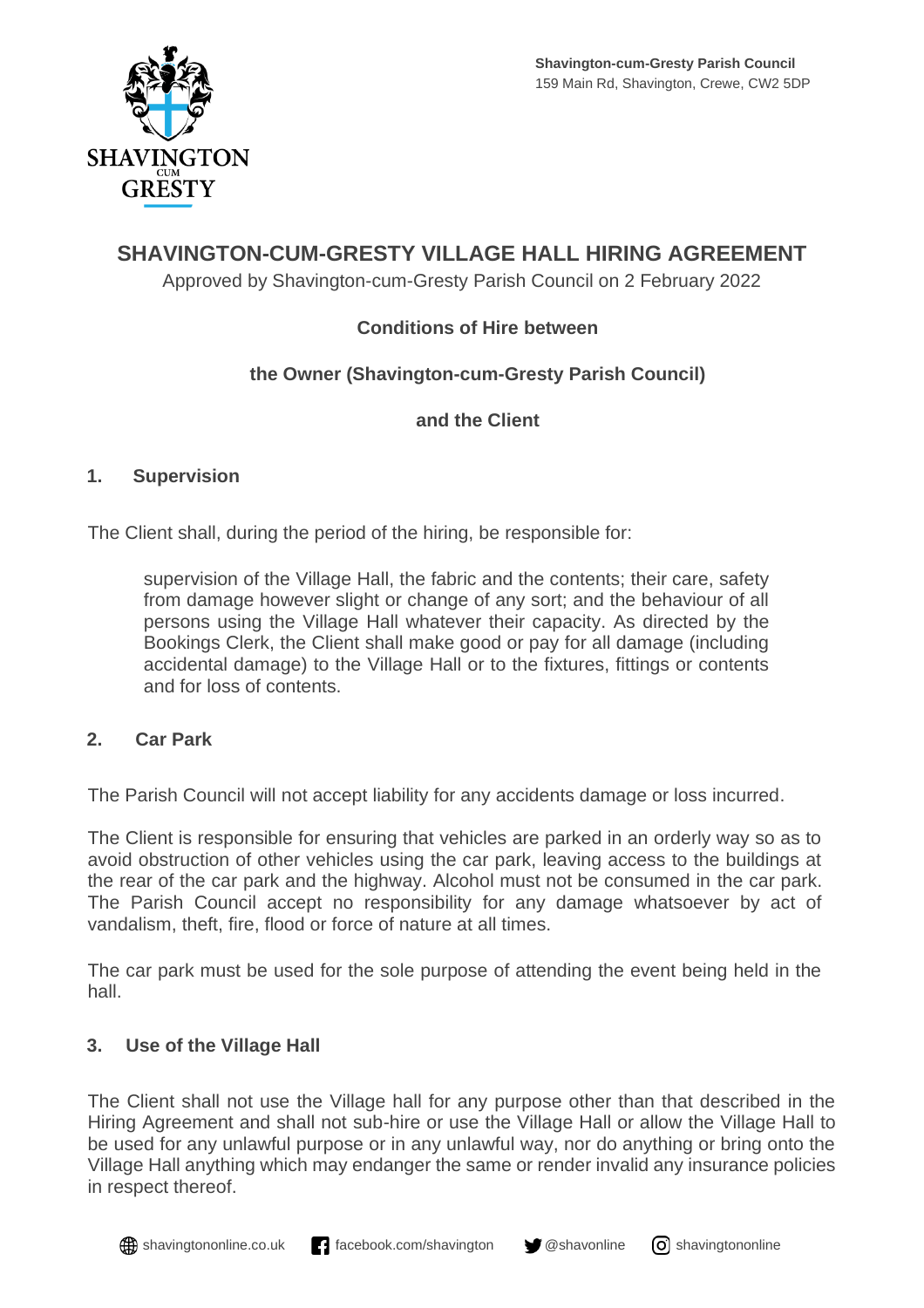

Access to the ceiling space is strictly prohibited.

#### **4. Licences**

The Client shall be responsible for obtaining licences in respect of playing live or recorded music.

## **5. Public Safety Compliance**

The Client shall comply with all conditions and regulations made in respect of the Village Hall by the Fire Authority and Local Authority. Whether Covid regulations are in place to limit the number of people allowed in the facility, the hirer must guarantee that the number of persons at any time in the Hall is complying with the local or national regulations.

## **6. Fire Precautions/Emergency Procedures/Escape Routes**

The Client must familiarise themselves with the location of all emergency exits, the position and instructions for the use of fire extinguishers and to note the fire drill procedure notice which is situated on the notice-board in the foyer of the hall.

The three exit signs must remain switched on at all times.

For occasions when guests are to be seated, there must be a gangway of 3 ft 6 in and access to fire exits must not be blocked.

End of session check-list:

- Search for smouldering fires and clear waste-paper.
- Check that all electrical appliances are turned off and unplugged.
- Turn out all lights not required for security purposes.
- Ensure that curtains are opened.
- Secure all windows and outside doors
- See attached Covid 19 Guidelines with regards to cleaning *(if applicable)*

## **7. Gas and Electrical Appliance Safety**

The Client shall ensure that all gas appliances and electrical equipment belonging to the Village Hall and any electrical equipment brought in by the Client are used safely in accordance with the Instructions. If electrical equipment is brought into the hall, there must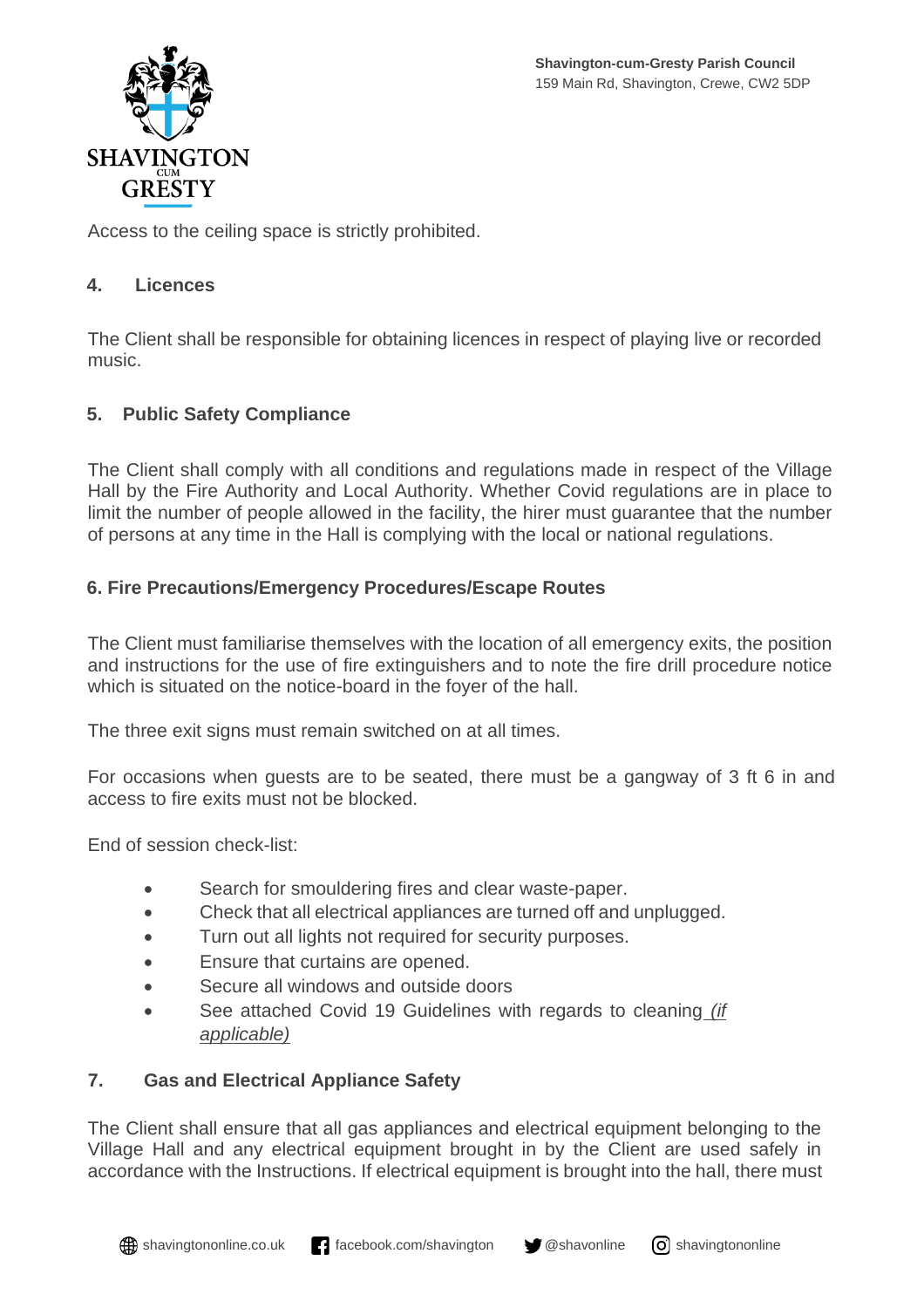

be an appropriate certificate to evidence that the equipment has been subject to PAT (portable appliance testing).

## **8. Accidents and Dangerous Occurrences**

The Client must report to the Bookings Clerk, all accidents involving injury to the public, as soon as possible and complete the relevant section in the Village Hall's accident book. Any damage to Village Hall property, or failure of equipment belonging to the Village Hall, or brought in by the Client must be reported to the Bookings Clerk as soon as possible. Certain types of accident or injury must be reported on a special form to the local authority; these are accidents which cause serious injury or death. The completion of this form is the responsibility of the Bookings Clerk. This is in accordance with the Reporting of Injuries, Diseases and Dangerous Occurrences Regulations 1995 (RIDDOR).

## **9. Animals**

The Client shall ensure that no animals except guide dogs or other support dogs (eg 'Hearing' dogs) are brought into the Village Hall. No animals are to enter the kitchen at any time.

Exception can be approved on a one-to-one basis by the Parish Clerk.

## **10. Fly-Posting**

The Client shall not carry out or permit fly-posting or any other form of unauthorised advertisements for any event taking place at the Village Hall if such fly-posting and advertisements are displayed within the curtilage of the Village Hall and shall indemnify and keep indemnified each member of the Parish Council against all actions, claims and proceedings arising from any breach of this condition. Failure to observe this condition may lead to prosecution by the local authority.

#### **13. Permitted Numbers**

Whether Covid regulations are in place to limit the number of people allowed in the facility, the hirer must guarantee that the number of persons at any time in the Hall is complying with the local or national regulations.

#### **14. Booking Administration**

Booking request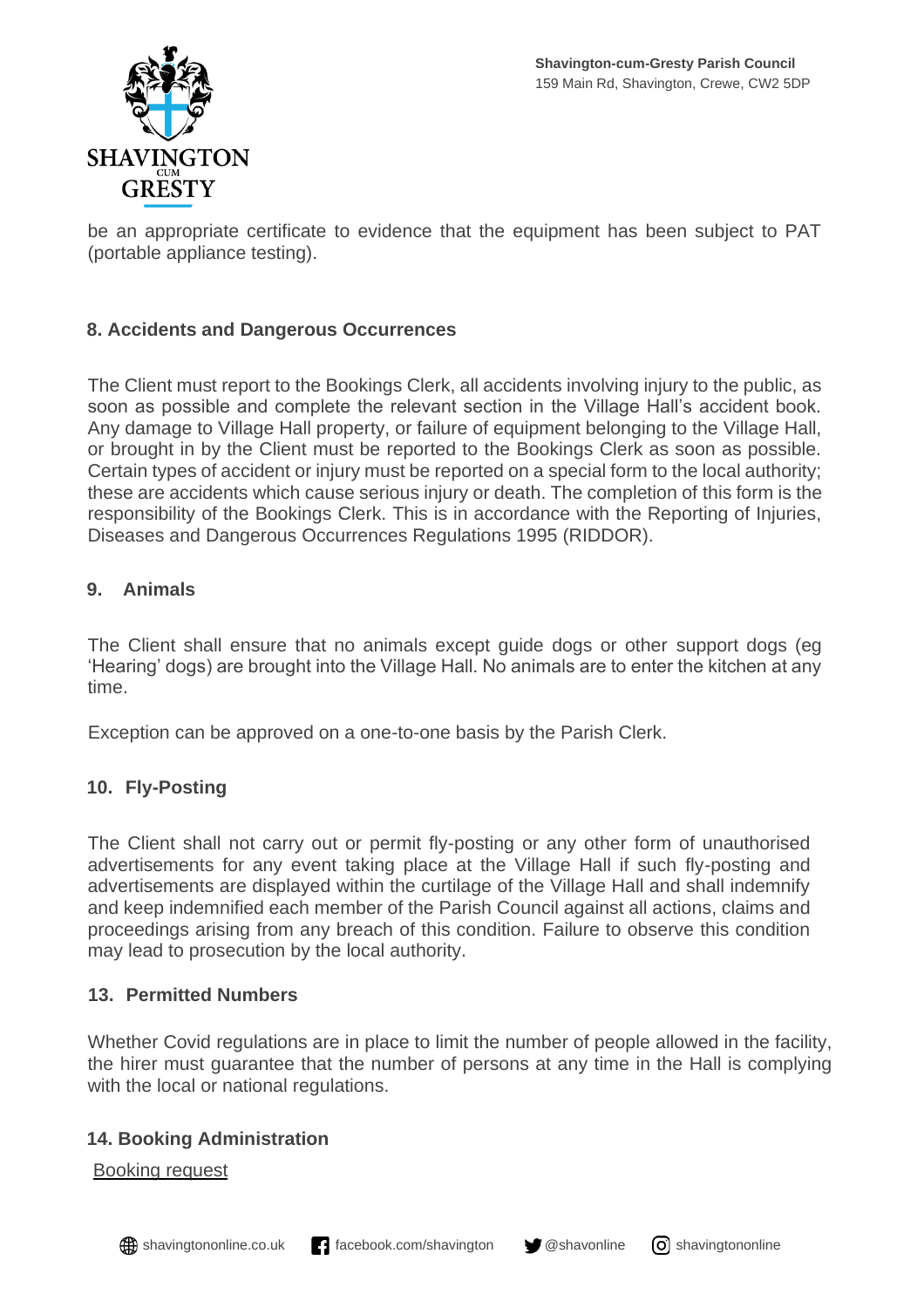

Each booking enquiry will be assessed by the Booking Clerk. The Council reserves the right to refuse booking requests that don't comply with this policy or whether supporting documents listed in the booking from are not provided.

To support regular hirer, the Council reserves the right to refuse booking for slots that are regularly hired.

#### a. Payment for Hire

Full payment is required to secure a booking.

#### b. Hire Charges

Hirers are advised that charges may be reviewed on 1st April annually. Hirings arranged before that date for events after that date will be charged at the rates applicable at the time of booking.

#### c. Regular Hire

For anyone booking a 16-week block booking, on an occasional basis the Parish Council reserves the right to move any one of the sessions and extend the hirer period in order for the Parish Council to utilise the premises (i.e. public meetings, vaccination centre, ..)

#### d. Hire Period

The hiring period shall be between the times specified in the confirmation of booking document. The Client should include time needed for preparation and clearing-up in establishing the total period of hire required. The Client is responsible for making sure that the Village Hall is not left unattended and/or unsecured at any time during, or at the end of the hire period.

The hall must be left in a clean and tidy condition at the end of the hire period.

## **15. Insurance and Indemnity**

(a) The Client shall be liable for:

(i) The cost of repair of any damage (including accidental and malicious damage) done to any part of the Village Hall including the curtilage thereof or the contents of the Village Hall.

(ii) All claims, losses, damages and costs made against, or incurred by, the Parish Council, its employees, volunteers, agents or invitees as a result of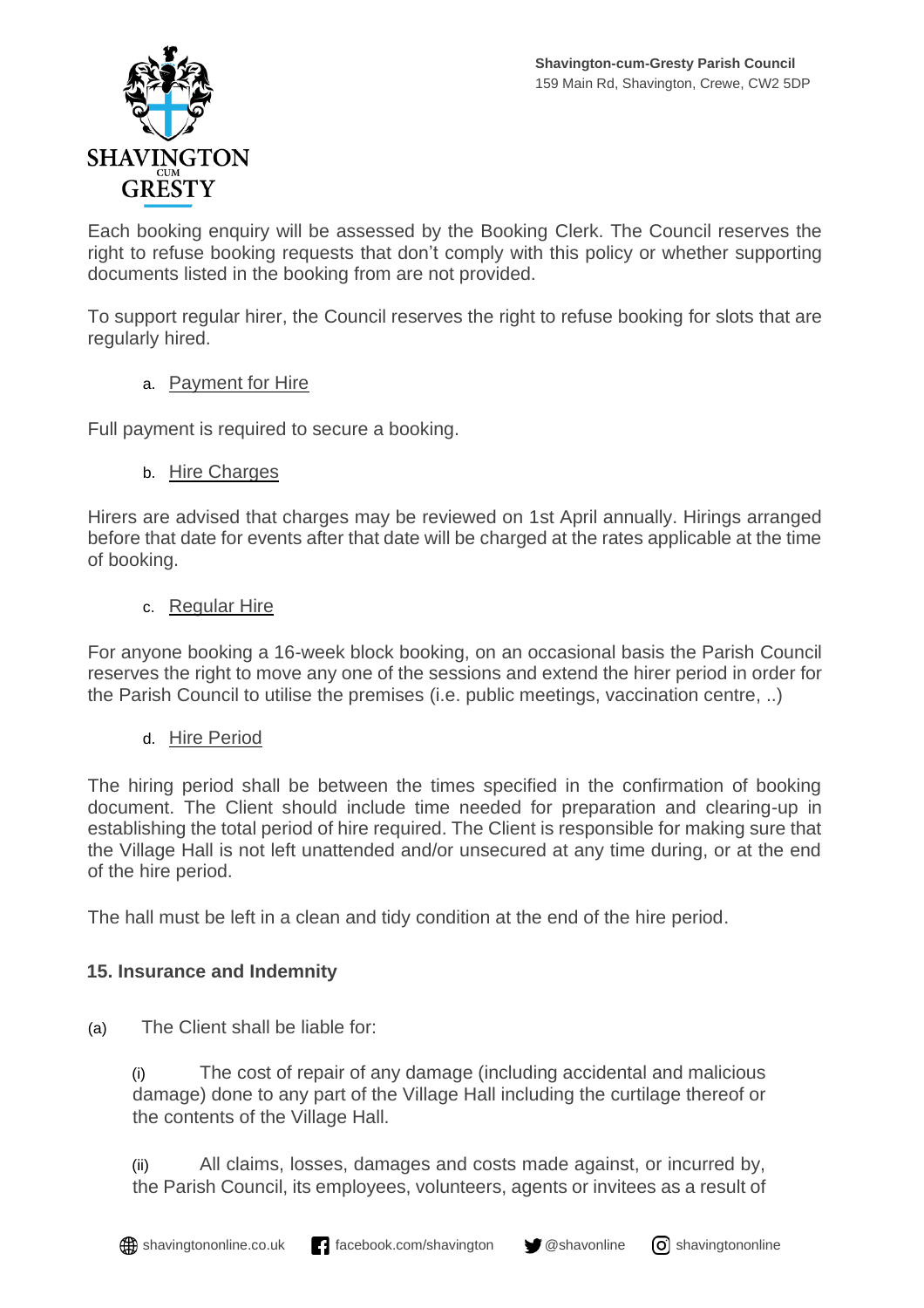

any nuisance caused to a third party as a result of the use of the Village Hall by the Client.

(b) The Parish Council is insured against any claims arising out of its own negligence.

## **16. Cancellation**

If a Client wishes to cancel the booking 14 clear days or less before the date of the event and the Parish Council is unable to make a replacement booking, the issue of the payment or the repayment of the fee shall be at the discretion of the Booking Clerk<sup>1</sup>, dependent on the circumstances.

In case of mandatory self-isolation the hirer will be offered the opportunity to change the date of a confirmed booking. However, if this cannot be done because there is not a suitable slot in the diary, and the cancellation is made less than 2 days before the hire date, then full fees won't be refunded.

The Parish Council reserves the right to cancel a hiring by written notice to the Client in the event of:

- (a) The Village Hall being required for use as a Polling Station for a Parliamentary or Local Government election or by-election;
- (b) The Parish Council reasonably considers that –

(i) such hiring will lead to a breach of licensing conditions, if applicable, or other legal or statutory requirements, or (ii) unlawful or unsuitable activities will take place at the Village Hall as a result of this hiring;

- (c) The Village Hall may become unfit or unsafe for the use intended by the Client:
- (d) The hall may be required for an emergency requiring use of the Village Hall as a shelter for the victims of flooding, snowstorm fire, explosion or those at risk of these or similar disasters.

In any such case the Client shall be entitled to a refund of payment, but the Parish Council shall not be liable to the Client for any resultant direct or indirect loss or damages whatsoever.



 $<sup>1</sup>$  Subject to this being reported on the next Village Hall Committee meeting</sup>